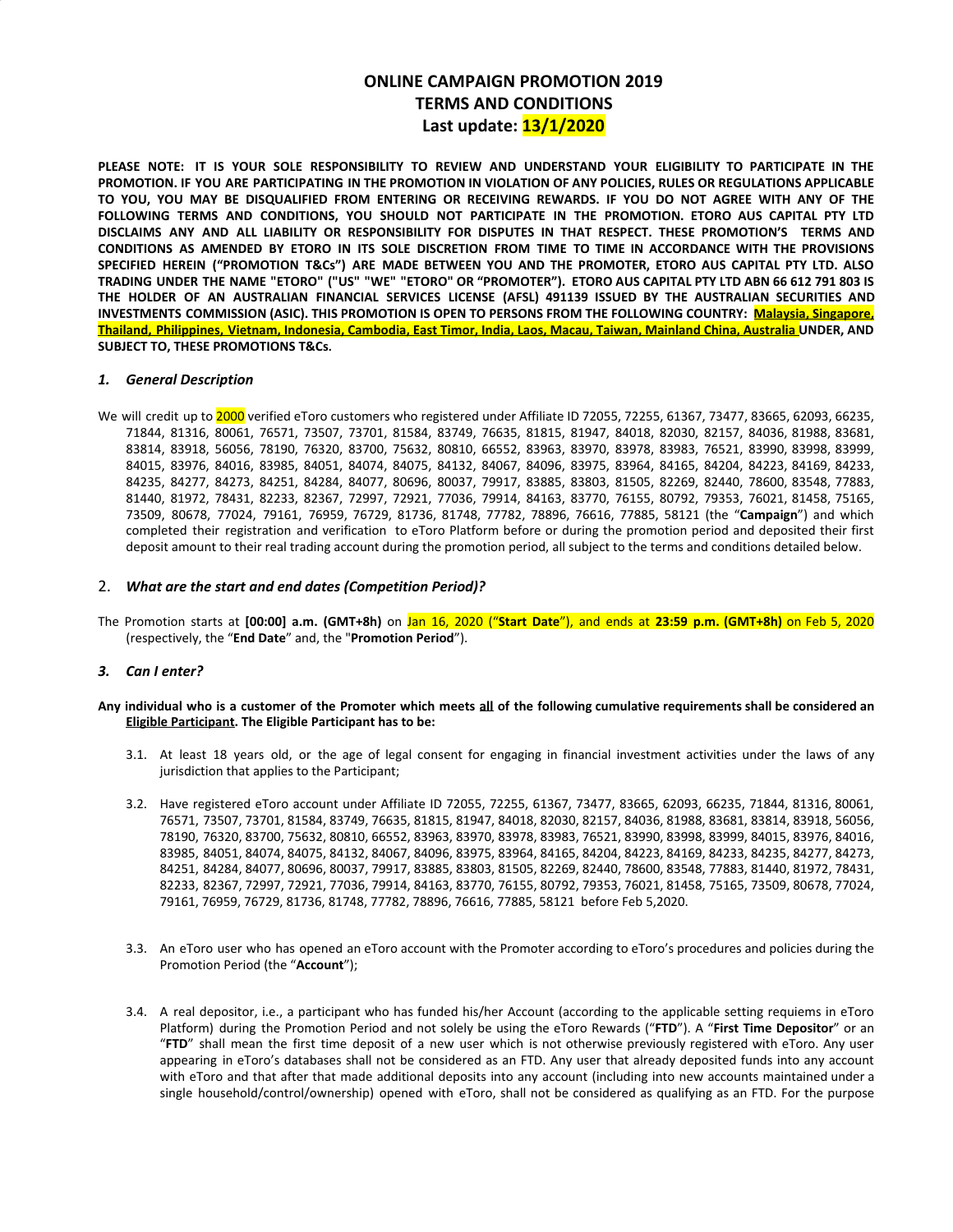hereof, eToro may determine, in its sole discretion, that several accounts maintained under the same household/control/ownership shall be considered as a single account and shall not entitle the referring user to participate in this Promotion.

- 3.5. Not an employee of eToro or an eToro affiliate and not an immediate family (parent, sibling, spouse, child) or household member of an eToro employee, an employee of an eToro affiliate, or a person involved in any part of the administration and execution of this Promotion;
- 3.6. A registered user from Malaysia, Singapore, Thailand, Philippines, Vietnam, Indonesia, Cambodia, East Timor, India, Laos, Macau, Taiwan, Mainland China, Australia ("**Allowable Countries**");
- 3.7 A registered user under ASIC entity.

#### *4. Rewards:*

- 4.1. We will deposit with USD 50 each of the Accounts of up to the first 2000 Eligible Participants which met the entry requirements as recorded on the eToro records and systems during the Promotion Period and who have been fully verified by eToro under its policies and procedures, which includes, verification of their Account. The results as recorded on the eToro records, systems and books shall be deemed final and binding on all Eligible Participants.
- 4.2. If you accept a reward, you will be solely responsible for all applicable taxes related to accepting the reward. eToro shall make deductions from any rewards amounts made to Eligible Participant as may be, and to the extent required, under any applicable law.
- 4.3. Rewards are personal and non-transferable and shall apply solely to Account for which the Promotion was made available.
- 4.4. If you are unable or unwilling to accept your reward, we may award it to a runner-up or not to award it at all.

### *5. Additional Terms*

- 5.1. In any case of contradiction between these Promotion's T&Cs and any publication circulated via an email sent to you by eToro or by any such other publication mean elected by eToro in connection with the Promotion ("**Promotion Publication**"), these Promotion's T&C shall prevail unless specifically stated otherwise within such Promotion Publication.
- 5.2. These Promotion T&Cs are in addition to and should be read together with eToro AUS Capital Pty Ltd. PDS, Financial Product Terms and FSG published under the following link: <https://www.etoro.com/customer-service/terms-conditions/> (as they may be amended from time to time, the "**T&C**"), [eToro Privacy Policy](https://www.etoro.com/en/customer-service/privacy/) and [Risk Disclaimer](http://www.etoro.com/en/customer-service/risk-disclosure/) which is set out at [www.etoro.com](http://www.etoro.com/).
- 5.3. The rewards' amounts are withdrawable in accordance with, and subject to, to provisions of the T&C with respect withdraw amounts from the Account.
- 5.4. Your participation in the Promotion and the use of any reward or benefit, and your use of any application, software, and websites in connection with such activity will be deemed to have accepted and agreed to be bound by these Promotions' T&Cs, the T&Cs, [eToro Privacy Policy](https://www.etoro.com/en/customer-service/privacy/), and [Risk Disclaimer](http://www.etoro.com/en/customer-service/risk-disclosure/).
- 5.5. eToro may terminate and/or shorten, at its sole discretion, the Promotion, at any time before the expiration of the Promotion Period, or it may extend the Promotion following the lapse of the Promotion Period.
- 5.6. Only persons who have registered with the Promoter and from the Allowable Countries are eligible to participate in the Promotion. eToro may amend the list of Allowable Countries by adding and removing countries at its sole and exclusive discretion.
- 5.7. eToro may elect to provide you with these Promotion' T&Cs and/or any other documentation, information and communications ("**Communications**") in various languages. By accepting these Promotions' T&C (in any language), you acknowledge and accept that: (a) eToro's official language is English; and (b) in the event of any discrepancy or inconsistency between any Communication in English and the same in another language, the Communication in English shall exclusively prevail.
- 5.8. At any given time, eToro may ask the participant to provide personally identifiable information. eToro reserves the right to limit, block access to its services and/or terminating the user account if such information is not provided. By providing eToro